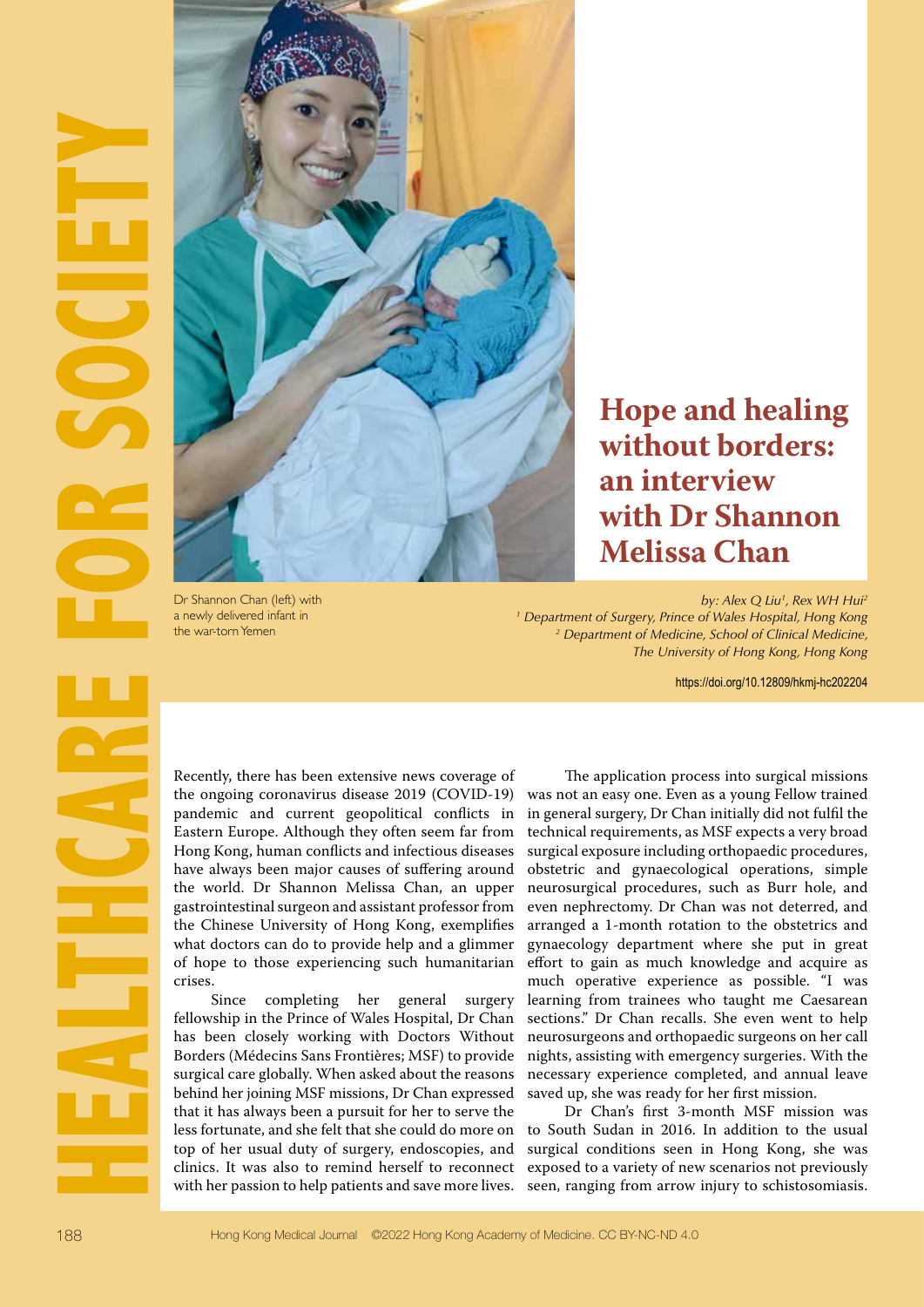Creative thinking was also often required because of the limited available resources; she had to use kitchen pots as surgical step stools during operations, and created a make-shift ileostomy bag using a coffee jar lid. During the 3-month mission, Dr Chan was able to help many patients with her surgical skills. Even the local witch doctor, who was initially sceptical and discouraged patients from seeking help from Western medicine, grew to respect her work and the effective interventions. "The patients were also very grateful," Dr Chan explains, "and I would know that because the next day I would find them selfdischarged from the hospital, leaving a chicken in their stead as a token of appreciation."

In late 2019, Dr Chan went on her second MSF mission, this time to Mocha in Yemen. Mocha is situated only 2 hours from an active war zone, and Dr Chan experienced the ugly and destructive power war up close. Every night, she could hear explosives and gunshots, and injured civilians would be transferred to her centre to be stabilised and treated. She had to perform amputations for many patients with non-salvageable limb injuries due to landmines, and damage control operations for those with multiple gunshots wounds. Dr Chan also recounted how some patients succumb and others who get caught up repeatedly in the armed conflict. While as doctors we can heal individuals of their medical conditions, we are unable to heal the larger circumstances. However, Dr Chan does not believe that the clinical efforts under these situations are futile. Instead, the fact that there are doctors available at all is already an act that preserves human dignity. These efforts represent a message of hope to the community. After all, to the war-torn region, the beacon of hope is vital.

For her brave service with MSF, Dr Chan was awarded the Hong Kong Humanity Award in 2021. When congratulated, she merely said "It was volunteering work to help people, and I never expected there would be awards." In a way, the best reward has been the hope that she was able to sow in those who she aided.

The deep care Dr Chan has for those in need is not only limited to the overseas missions, but also extends to those closer to home. Just the weekend before our interview with her, she was busy coordinating and participating in the first part of a community COVID-19 vaccination programme in Kowloon. The programme is targeted mainly at kindergarten and primary school students, improving the accessibility of COVID-19 vaccinations and protecting this vulnerable group from the pandemic. For 2 days, Dr Chan and doctors from multiple specialties provided 1300 jabs to children. In addition, as part of the programme, there will be collaborations with local non-government organisations to arrange vaccination and clinical programme



Dr Shannon Chan (left) used the pictured kitchen pot as a platform during operations, as the Sudanese are all quite tall



Dr Shannon Chan (middle) at the recently held community COVID-19 vaccination